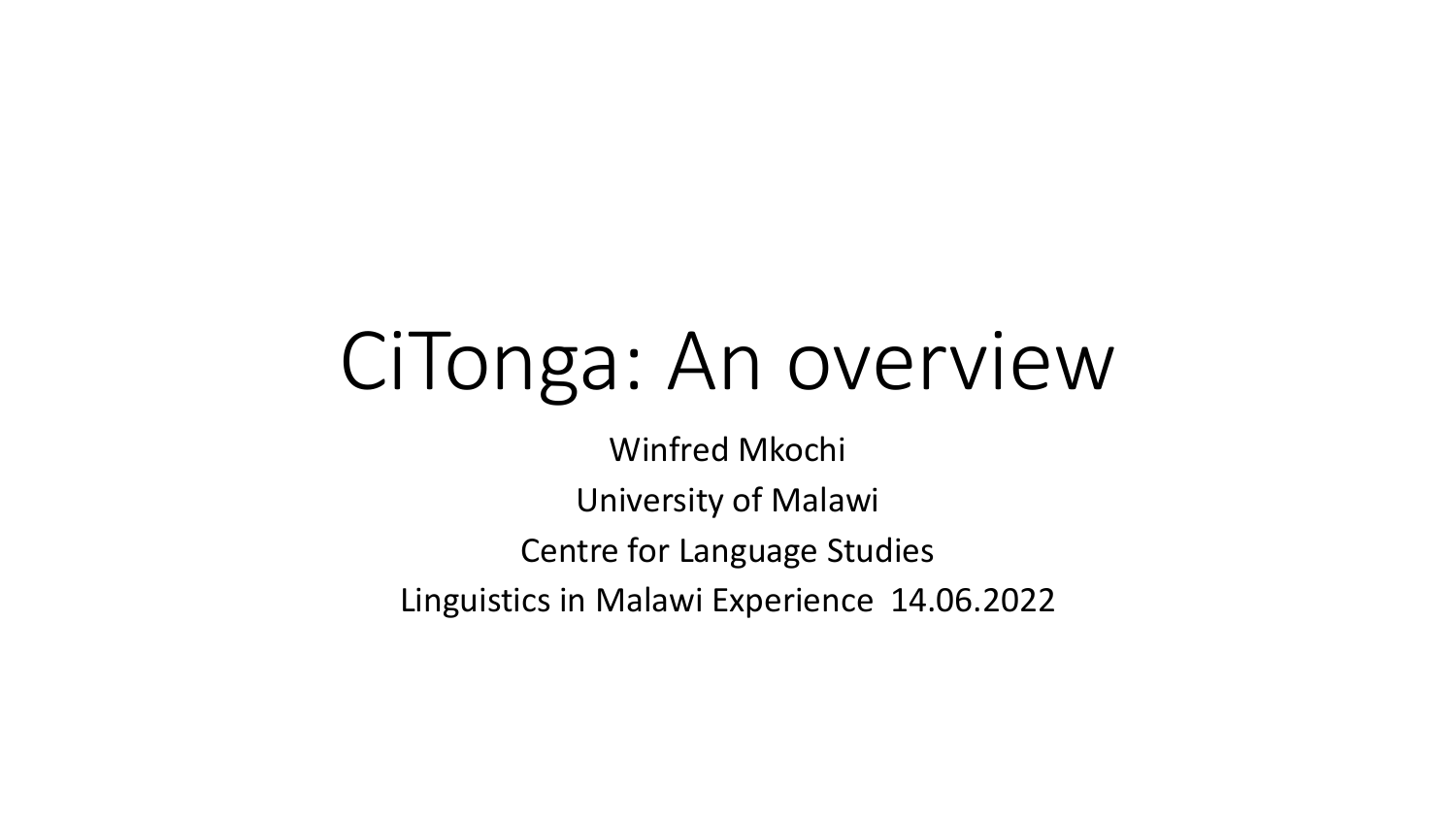### Classification

- Guthrie (1948) classifies Malawian languages as Bantu languages belonging to zones M, N and P.
- CiTonga belongs to 'Zone N Group 10' together with neighbouring Chichewa and Tumbuka. Bryan (1959) puts CiTtonga and Tumbuka (Northern Malawi's lingua franca) in one group where Chichewa (or Nyanja, Malawi's lingua franca) is excluded. In colonial literature, the language is considered a dialect of Tumbuka.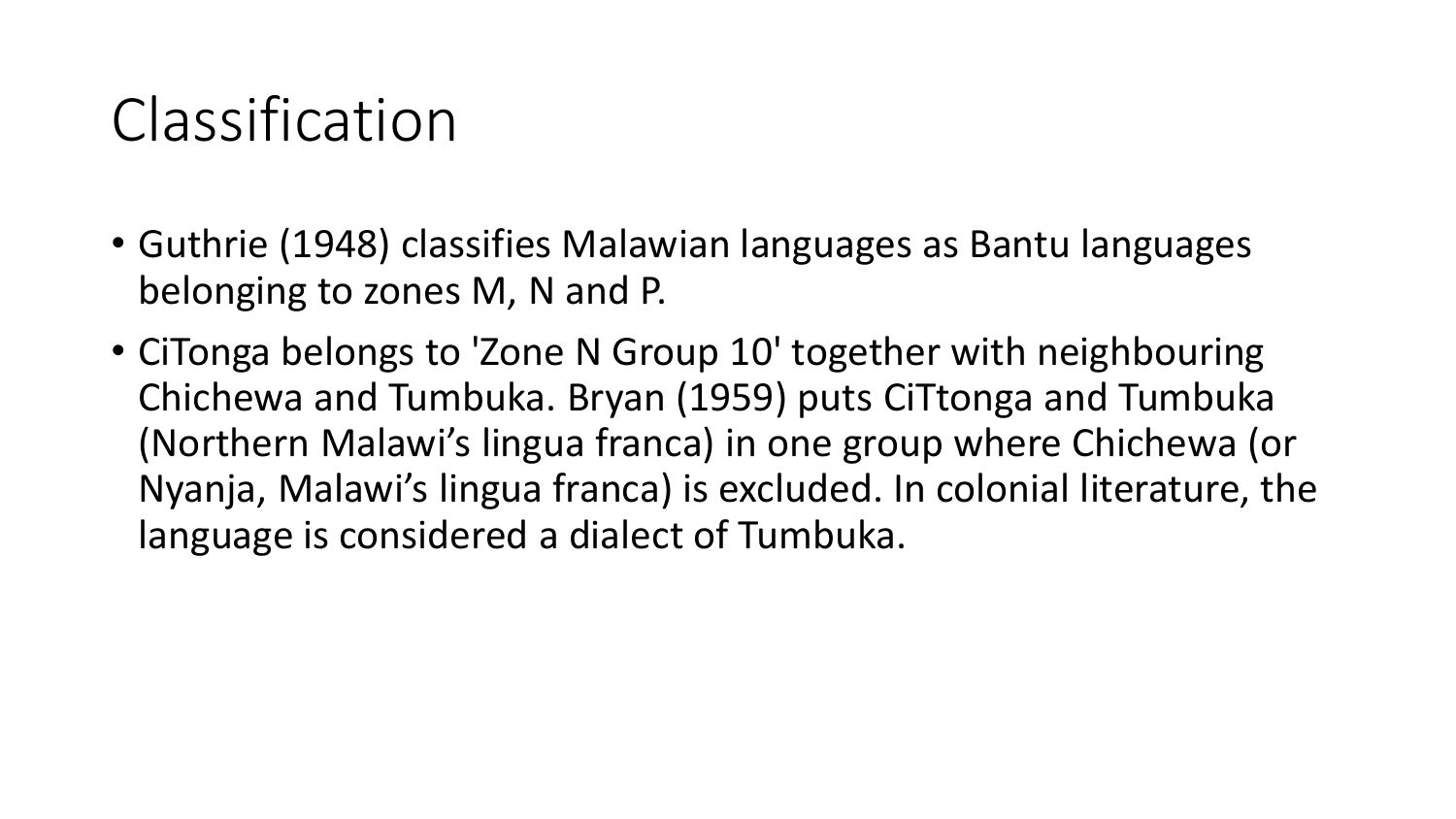#### • The language is mostly spoken in Nkhata-Bay, a district in Northern Malawi that covers 4089km<sup>2</sup>, with a population of 213,779 people (according to 2008 population census).

• It is estimated that 1.7% of Malawi's 19 million people speak the language in their homes. The language is also spoken in neighbouring parts of Mzimba, Rumphi, Likoma Island and Nkhota-kota Districts.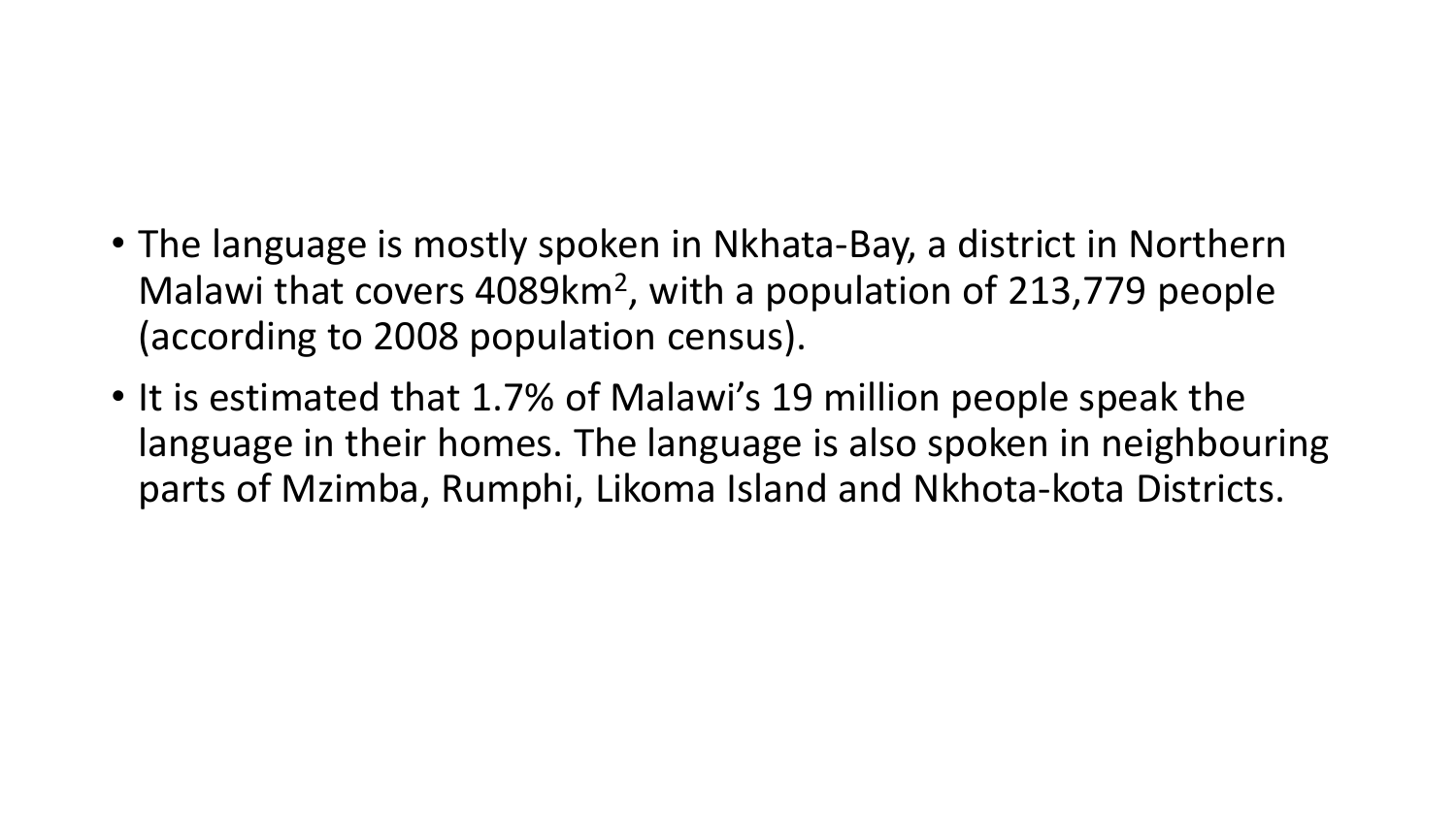- Very little has been published on CiTonga linguistics, let alone phonology.
- Perhaps the earliest work that can be termed a linguistic pursuit is that which was done by Turner (1952: Tumbuka-Tonga-English Dictionary).
- Serious linguistic studies published as journal articles include Mtenje (1994/95, 2006), Mkochi (2005, 2007/8, 2009, 2012, 2014, 2017a, 2017b, 2017c, 2018, 2019a, 2019b, 2021), Bickmore and Mkochi (2018, 2019), Mkochi and Bickmore (2021), and Mkochi, Rodrigues & Bickmore (2022) especially in the field of phonology.
- There are also copies of undergraduate and graduate dissertations found mostly in the departments of English and African Languages and Linguistics at the University of Malawi.
- Some of the old works which are written in CiTonga are Chirwa (1932), *Mcapu wa Chitonga* (n.a) (1932), *Mazgu ghaku Chiuta*, *The Bible in Chitonga* (1986), and Mphande (2000). None of these works is linguistically important.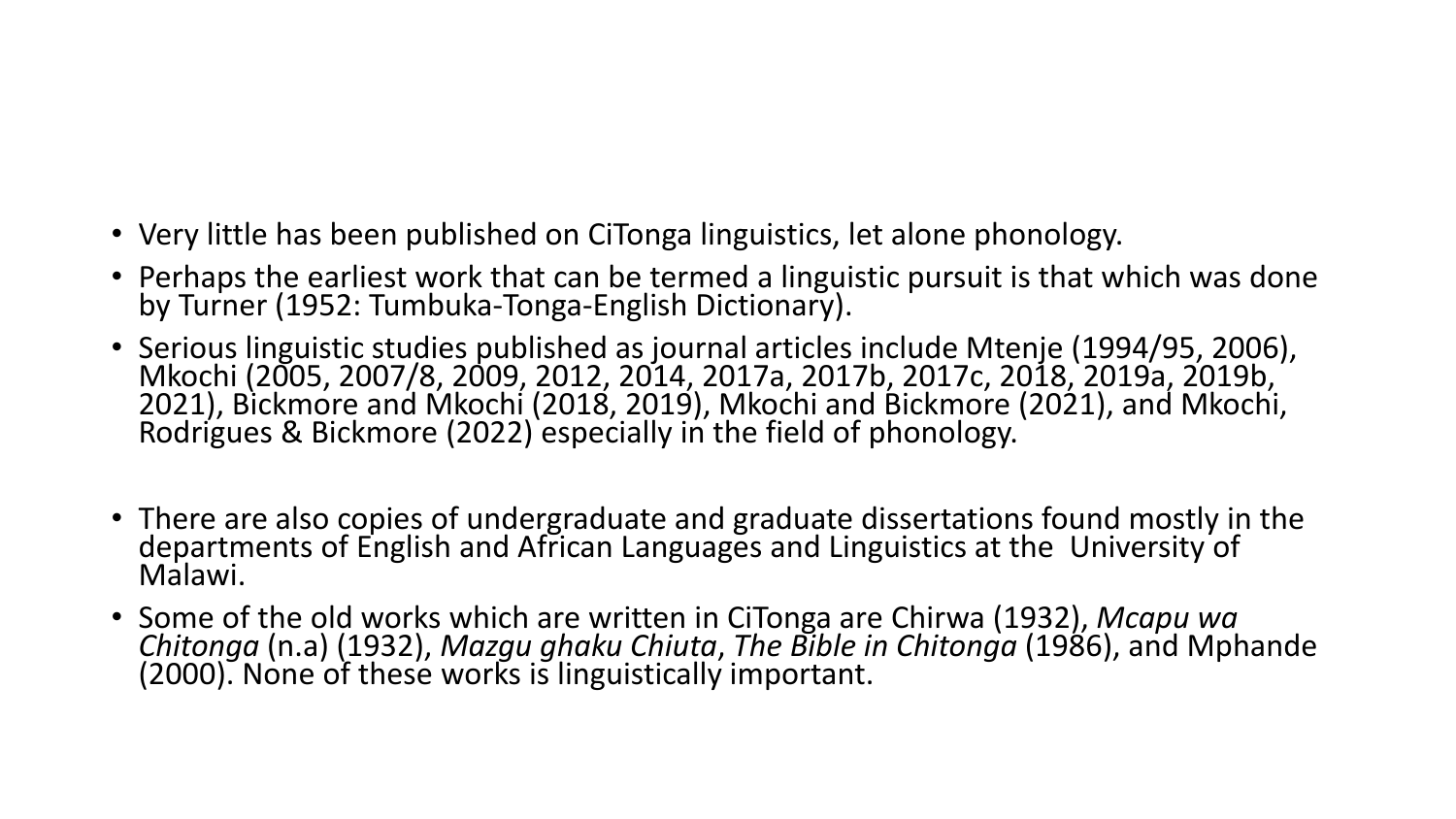- Materials written in English about CiTonga and its people include MacAlpine (1905), Mary Tew (1950), Monica Wilson (1958), Jaap van Velsen (1959a,b, 1964), Banda (1985), Soko (1985), Mphande (1998), Msosa (1999) and Mphande (2000).
- Mphande (2000) and Vail (1972) show that the earliest books written in this language which were read in primary schools included *Mkwele, Chiswamsangu, Marko, Mcapu, Nthanu*, and others. But these are not available now.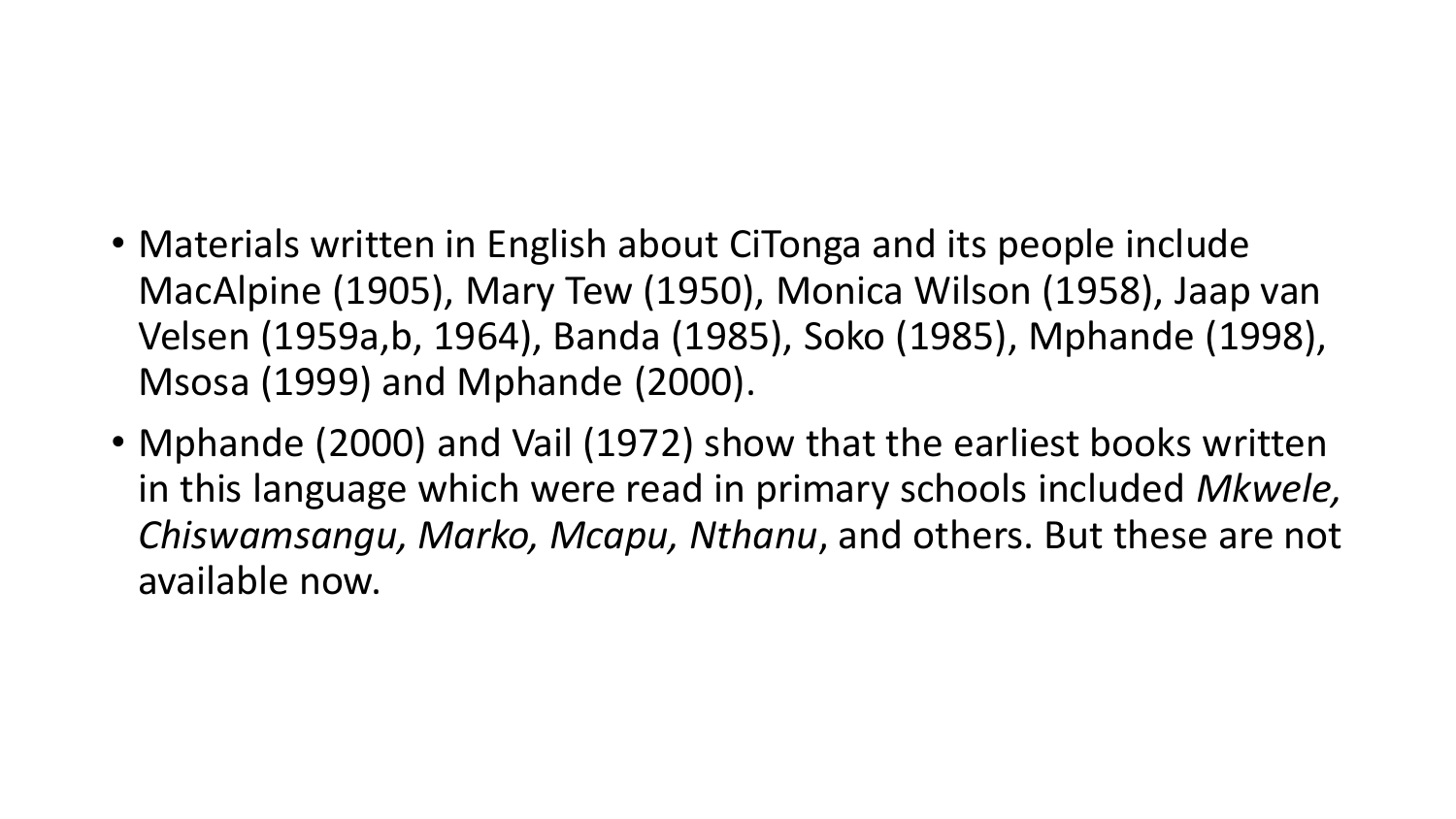#### • CiTonga has five phonemic vowels namely, low, central and unrounded vowel [a], mid, front and unrounded vowel [e], mid, back and rounded vowel [o], high, front and unrounded vowel [i], and high, back and rounded vowel [u].

- Long vowels are encountered in limited and predictable positions. Length is not contrastive.
- Long vowels of Bantu languages are mostly represented by double letters, the method of indicating length advocated by the International Institute of African Languages and Cultures (e.g. **bii.k-a** 'cook').
- The IPA uses (:) after the letter representing the long sound segment. In my works, long vowels are represented by double letters.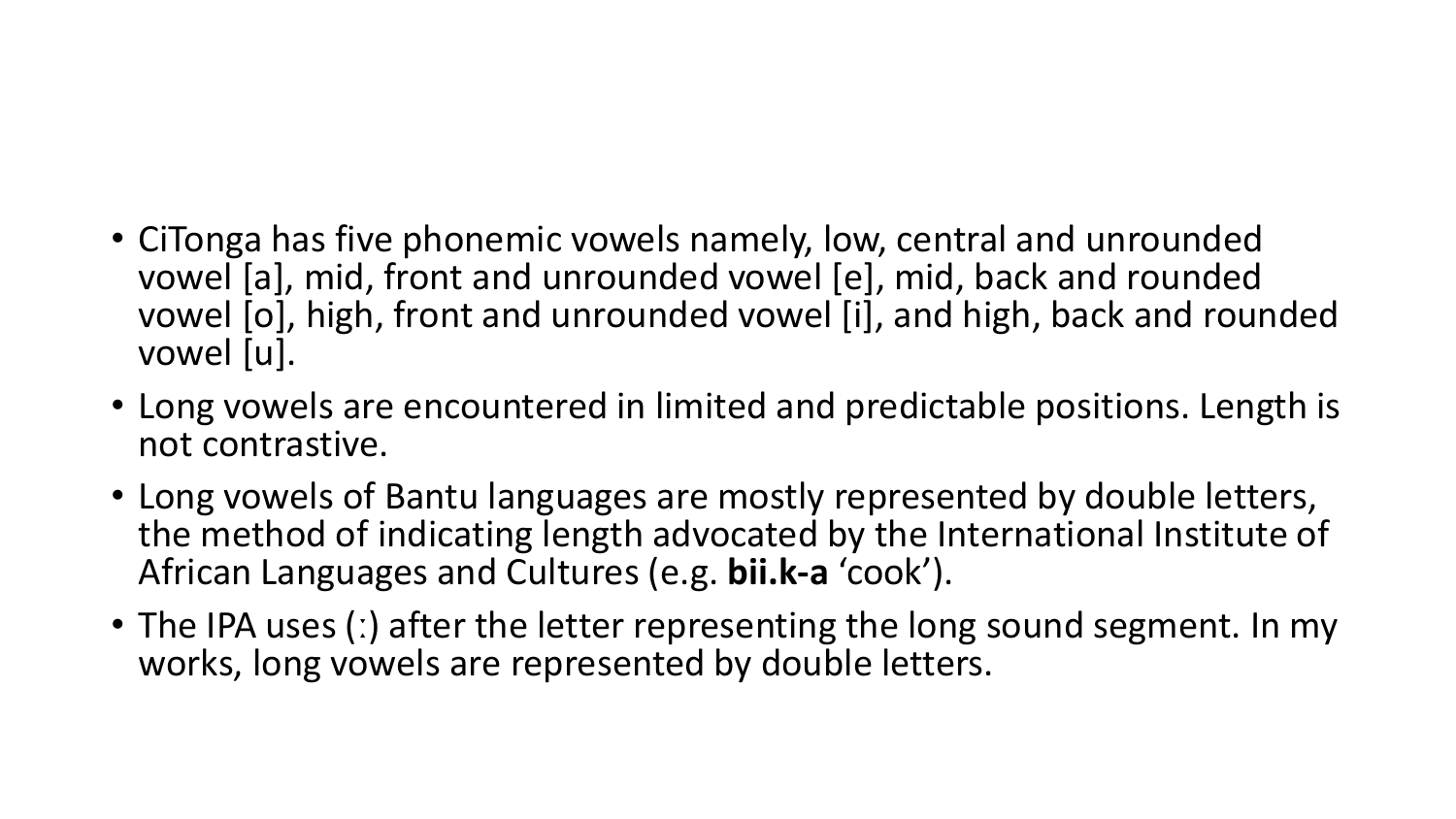|               |          | <b>BILABIAL</b>                               | LABIO-           | <b>ALVEOL</b>         | <b>PALATA</b>                                          | <b>VELAR</b>     | <b>GLOTA</b> | LAB.         |
|---------------|----------|-----------------------------------------------|------------------|-----------------------|--------------------------------------------------------|------------------|--------------|--------------|
|               |          |                                               | <b>DENTAL</b>    | AR                    | L                                                      |                  | L            | <b>VELAR</b> |
| <b>STOP</b>   | Non-     | p <sup>h</sup><br>$\mathbf b$<br>$\, {\bf p}$ |                  | $t^h$<br>d<br>t       |                                                        | $\mathbf k$<br>g |              |              |
|               | pre.nas  |                                               |                  |                       |                                                        | k <sup>h</sup>   |              |              |
|               | Pre-nas  | mp <sup>h</sup><br>$\rm mb$                   |                  | nt <sup>h</sup><br>nd |                                                        | ŋg               |              |              |
|               |          |                                               |                  |                       |                                                        | $\eta k^h$       |              |              |
| <b>AFFRIC</b> | Non-pre- |                                               |                  |                       | $\mathbf{c}^\mathbf{h}$<br>$\mathbf c$<br>$\mathbf{J}$ |                  |              |              |
|               | nas      |                                               |                  |                       |                                                        |                  |              |              |
|               | Pre-nas  |                                               |                  |                       | JIJ                                                    |                  |              |              |
|               |          |                                               |                  |                       | nc <sup>h</sup>                                        |                  |              |              |
| <b>NASAL</b>  |          | m                                             |                  | $\mathbf n$           | $\mathfrak n$                                          | $\eta$           |              |              |
| <b>FRIC</b>   |          | ß                                             | $\mathbf f$<br>V | S<br>Z                |                                                        |                  | $\hbar$      |              |
| <b>APProx</b> |          |                                               | υ                |                       |                                                        | щ                |              | W            |
| <b>LAT</b>    |          |                                               |                  |                       |                                                        |                  |              |              |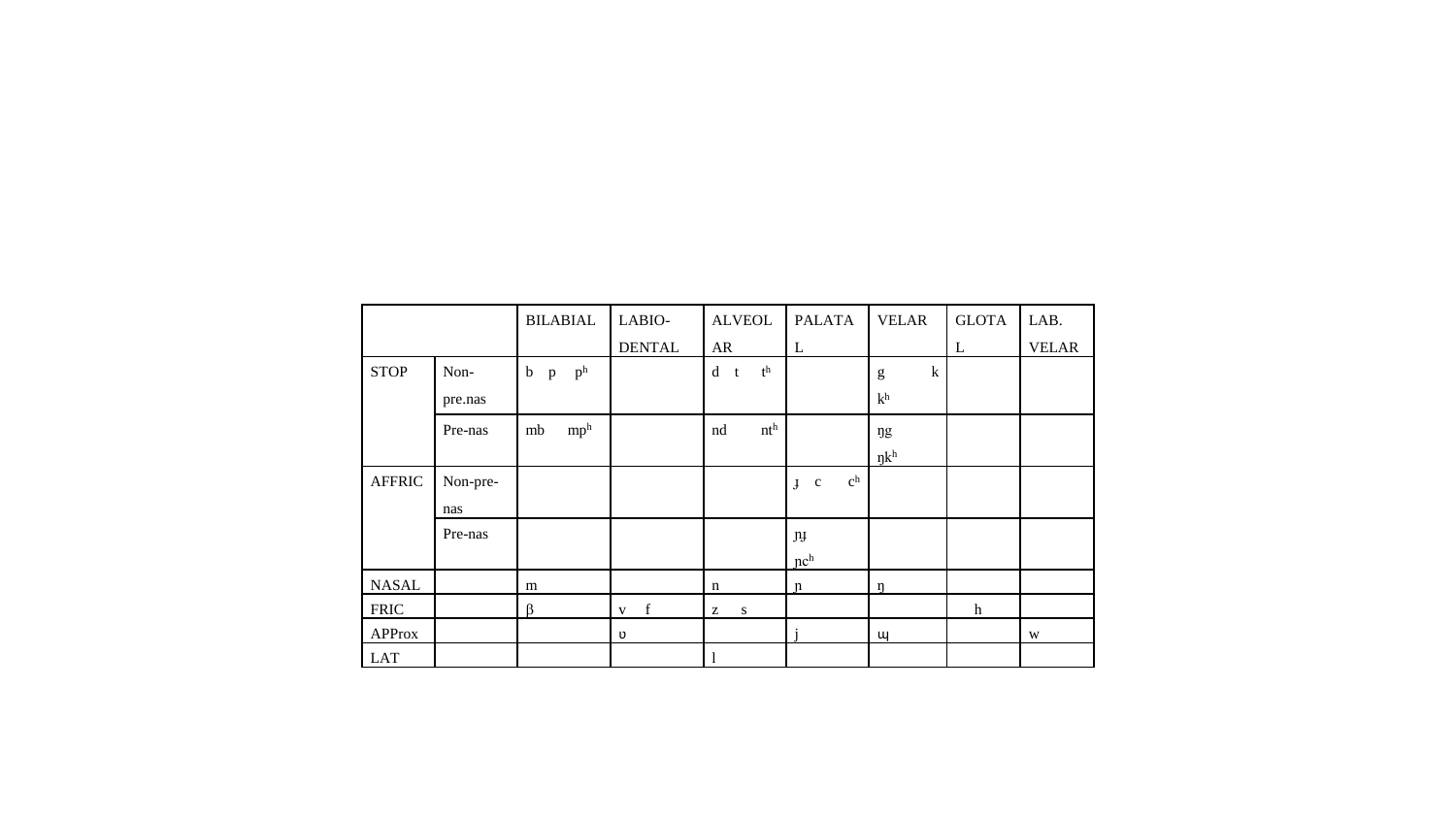- In writing system:
- pʰ= ph, tʰ=th, kʰ=kh, mpʰ=mph, ntʰ=mph, ŋkʰ=nkh, ŋg = ng
- $=$   $\frac{1}{2}$  or  $\frac{1}{2}$  =  $\frac{1}{2}$ , c<sup>h</sup> = ch,  $\frac{1}{2}$  or  $\frac{1}{2}$  = nj,  $\frac{1}{2}$  = nch
- $p = ny$ ,  $p = ng'$ ,  $v$  or  $\beta = \hat{w}$ ,  $j = y$ ,  $w = gh$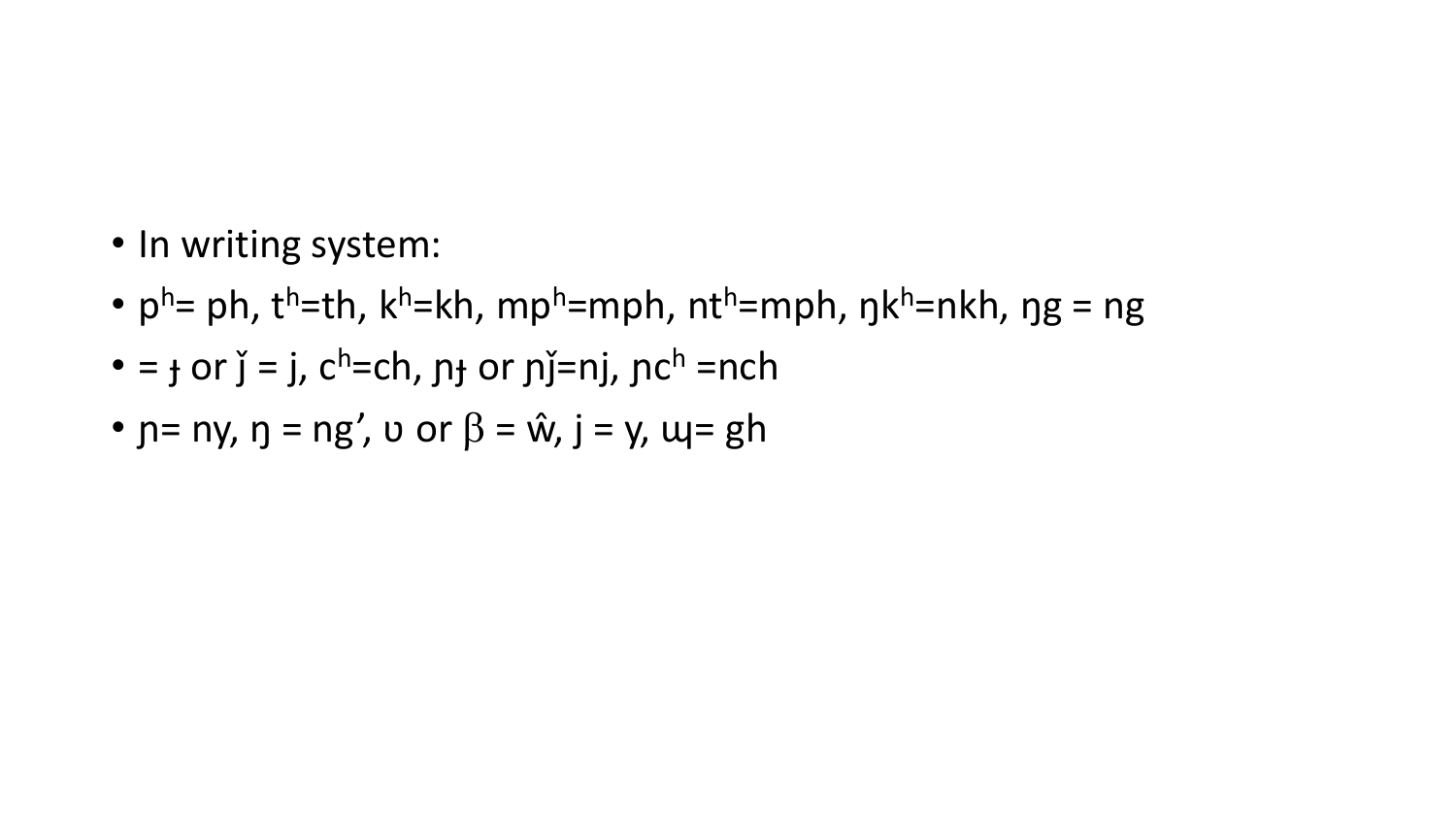- Like many Bantu languages, the structure of the syllable in CiTonga is essentially CV.
- Many of them are light.
- Heavy syllables are attested in the penultimate syllable position of many words. This length is generally believed to be a cue for stress in many Bantu languages. The forms in (2) below exemplify this fact. A period symbol " has been used to show syllable boundary.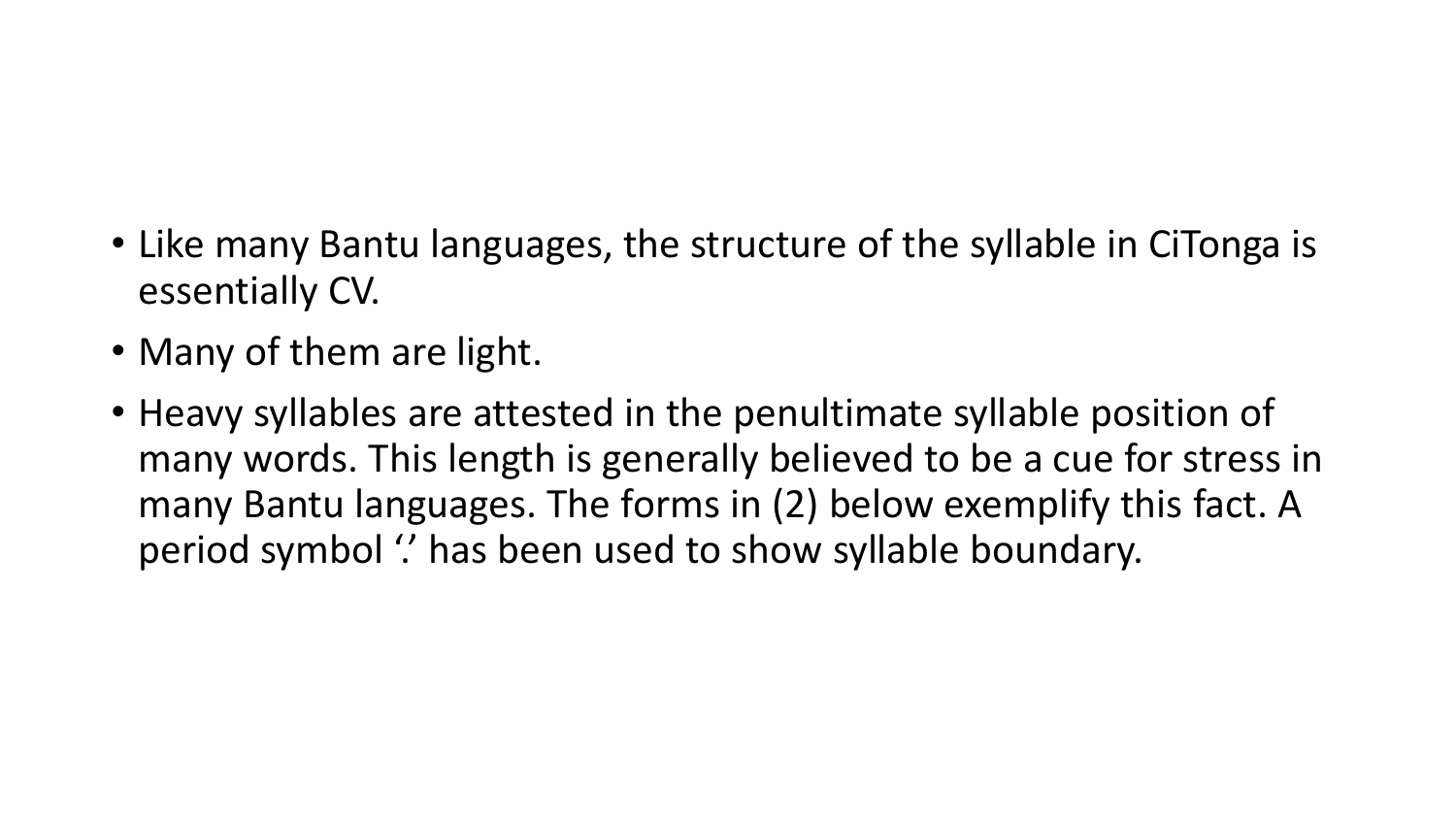- *Heavy syllables are realized in word-penultimate position*
- *Chitonga English*
- je.'ndee.s-a drive
- **ˈlee.mb-a** write
- **βe.le.ˈβee.t-a** speak
- **to.ˈndeé.k-a** fail
- **mwe.tu.ˈlii.j-a** smile
- **go.go.ˈtee.z-a** exagerate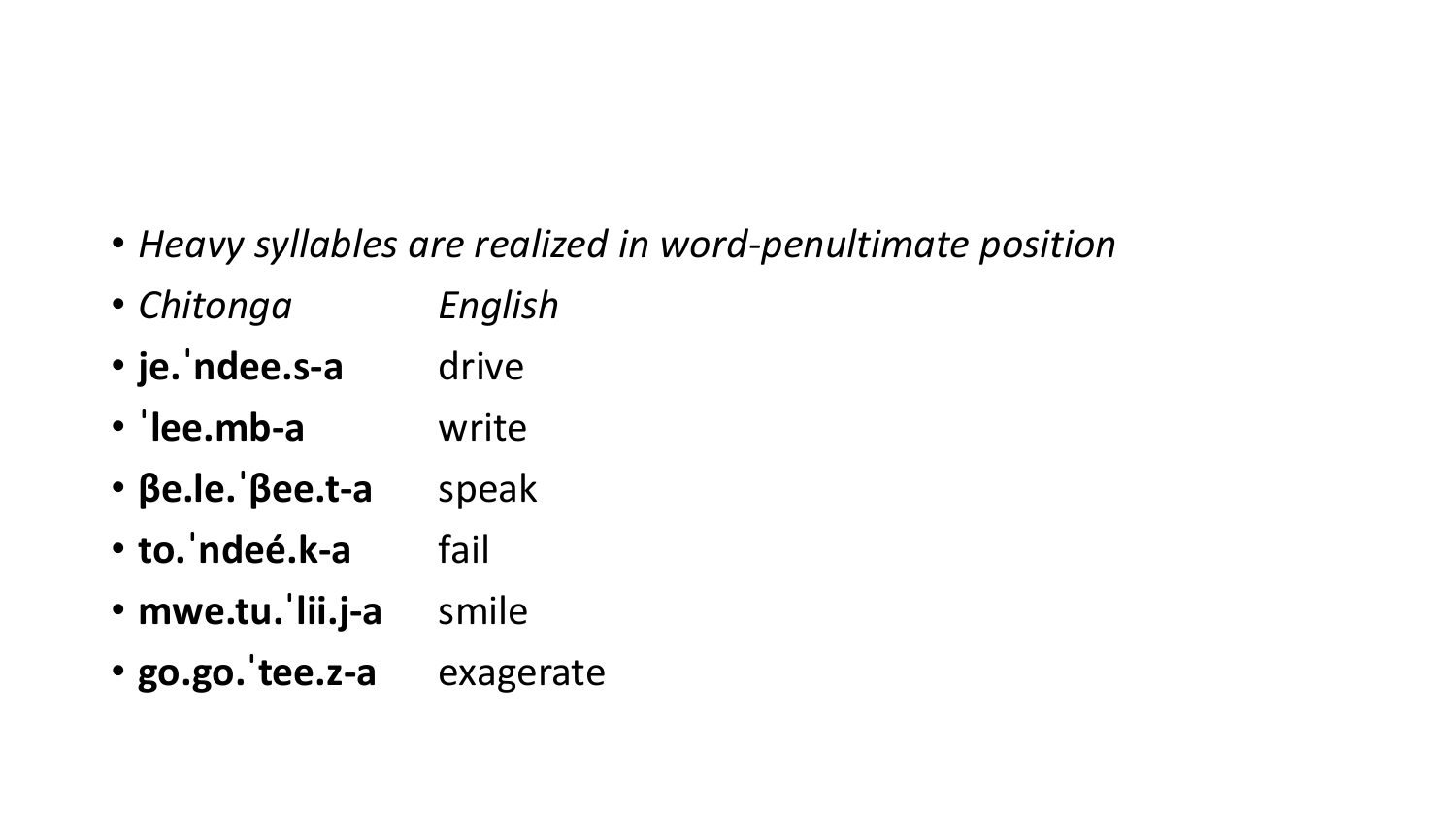#### Noun word

• Like in many Bantu languages, all nouns in CiTonga belong to a noun class. The noun word may consist of a noun stem (noun word minus prefixes) and a noun prefix.

• The prefix expresses grammatically relevant information of noun class gender and number (plural or singular).

• It plays a crucial role in agreement between the nouns and other grammatical classes (such as adjectives, possessives, demonstratives and verbs) in a construction. According to my observation, there are about 18 noun classes in this language.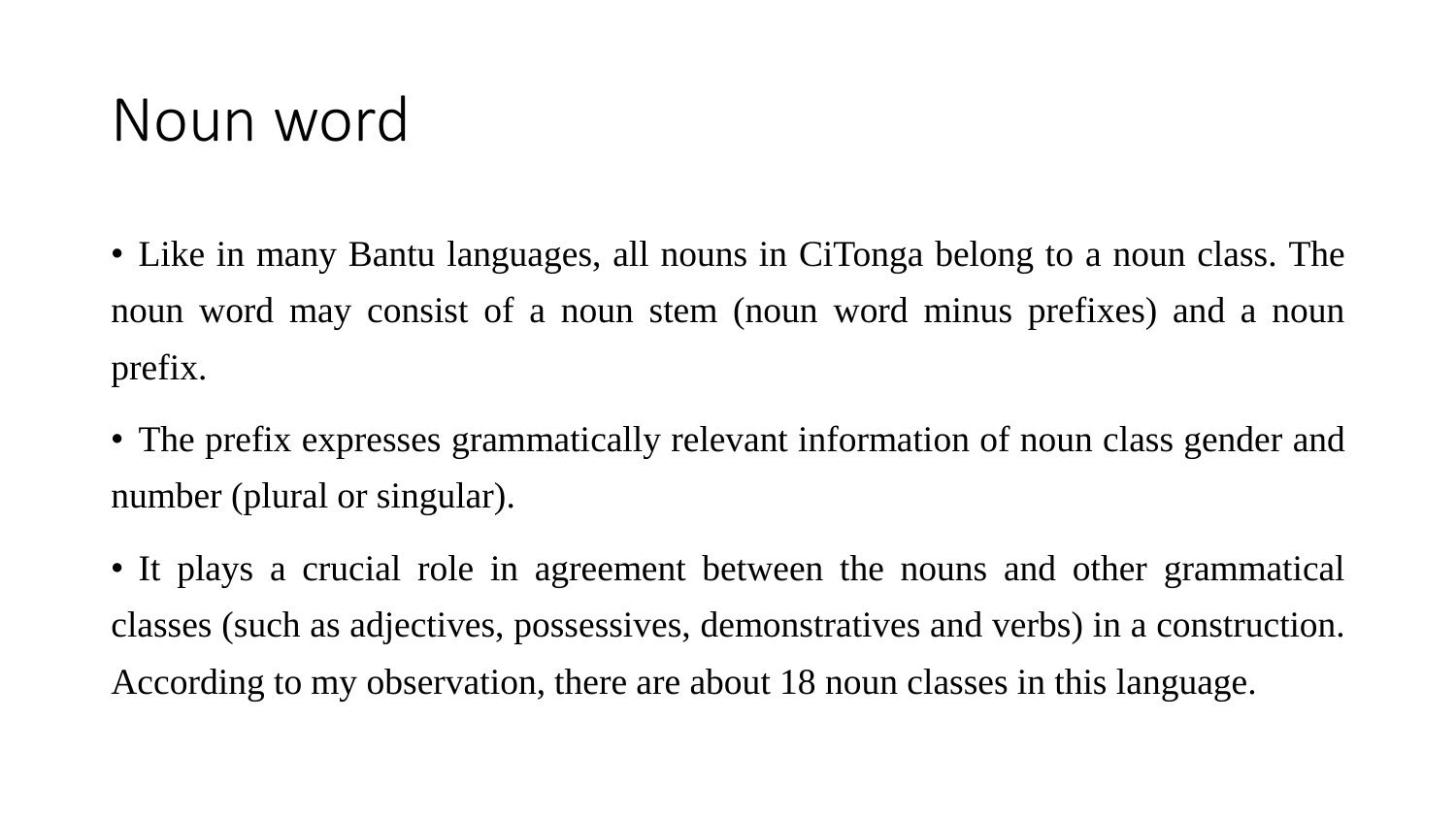| <b>CLASS</b> | $\mathbf{1}$ | $\overline{2}$ | <b>TB</b>      | 14.          | $\vert 5 \vert$ | 6  | $\overline{7}$ |           |                |            |       |    |              |    |      |          |    |   |
|--------------|--------------|----------------|----------------|--------------|-----------------|----|----------------|-----------|----------------|------------|-------|----|--------------|----|------|----------|----|---|
| <b>PREF</b>  | m            | βa             | m              | mi           | -li-            | m  | ci             | Vi        | $\ast$         | $*$        | ka    | tu | $\mathsf{u}$ | m  | ku J | pa       | ku | m |
|              | <b>u</b>     |                | $\mathsf{u}$   |              |                 | a  |                |           | N              | N          |       |    |              | a  |      |          |    | u |
| <b>SM</b>    | W            | βa             | $\overline{u}$ | $\mathbf{I}$ | li ng           |    | ci             | $vi$ $i$  |                | zi ka tu u |       |    |              | ng |      | ku pa ku |    | m |
|              | a            |                |                |              |                 | a  |                |           |                |            |       |    |              | a  |      |          |    | u |
| <b>OM</b>    | m            | βa             | $\mathsf{u}$   | $\mathbf{I}$ | li.             | ŋg | ci             | <b>Vi</b> | $\blacksquare$ | zi         | ka tu |    | $\mathsf{u}$ | ng | ku 7 | pa       | ku | m |
|              | u            |                |                |              |                 | a  |                |           |                |            |       |    |              | a  |      |          |    | u |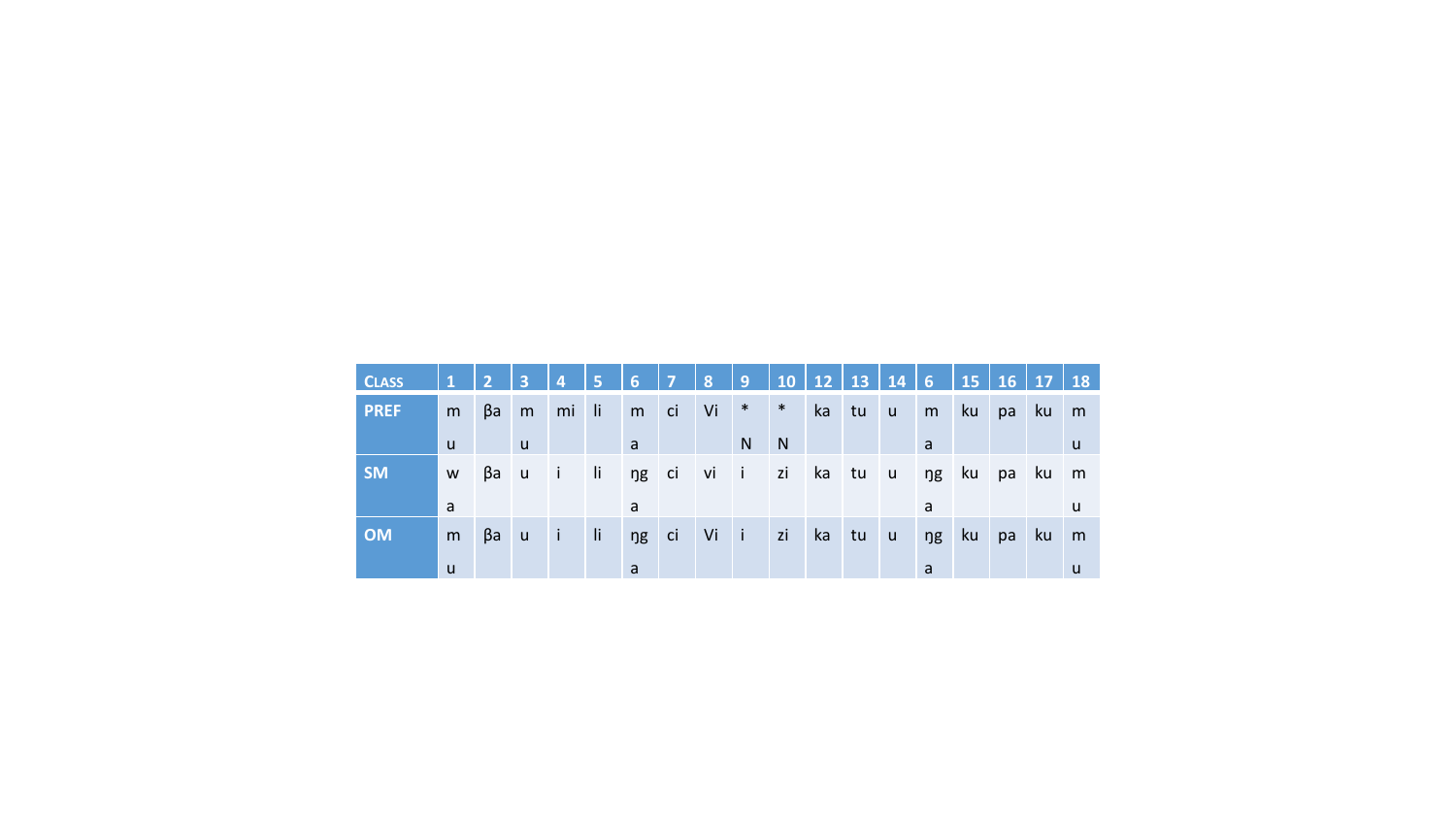- [ka-mu-nt<sup>h</sup>u] [ka-fípa] [ka-ŋgu-li-léemb-a] [bukú] [li-tuúβa]
	- [12-1-person] [12SM-black] [12SM-past-5OM-write-fv] [5book] [5-white]
	- 'A small African wrote (it) a holy book.'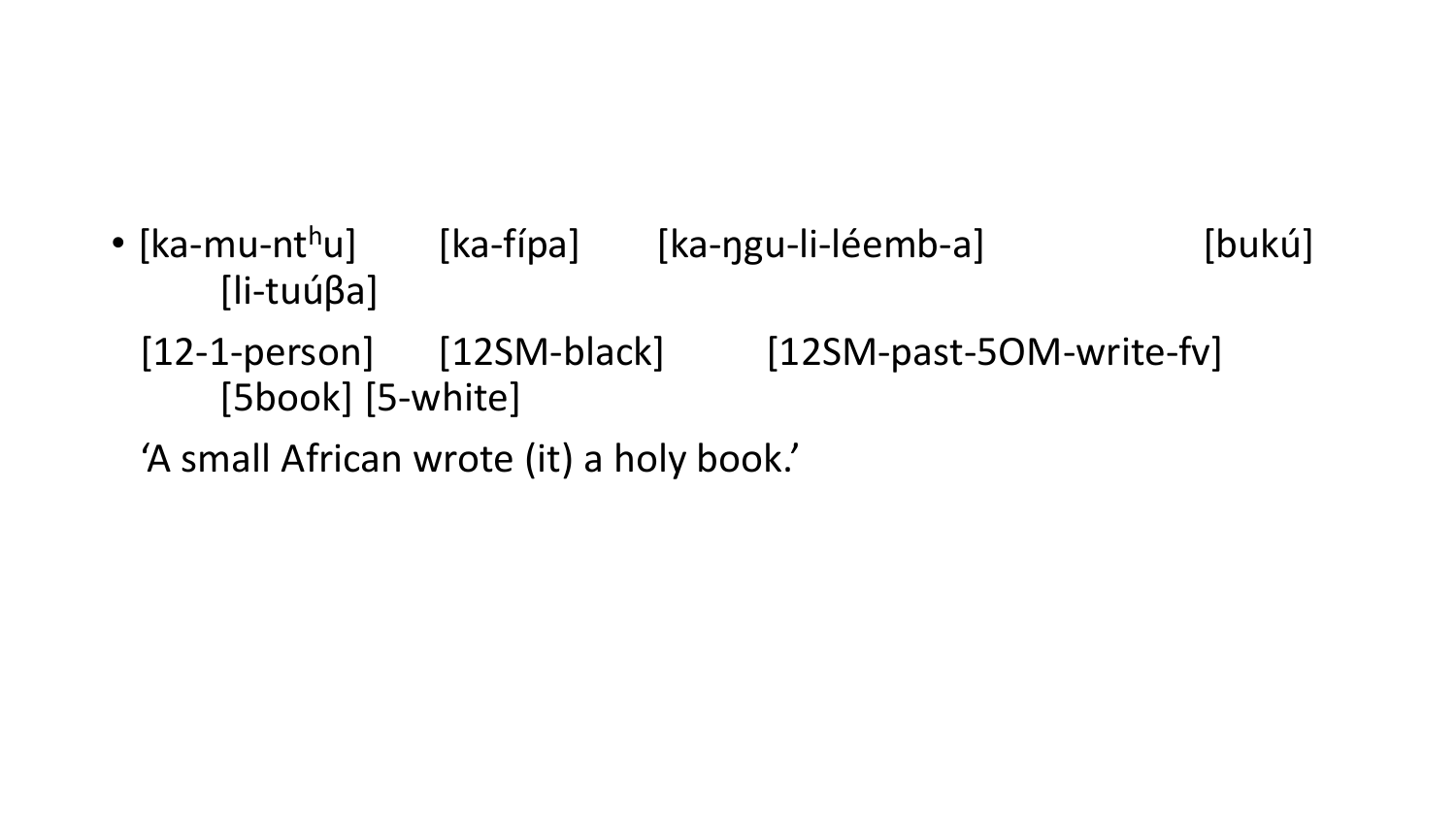#### Verb structure

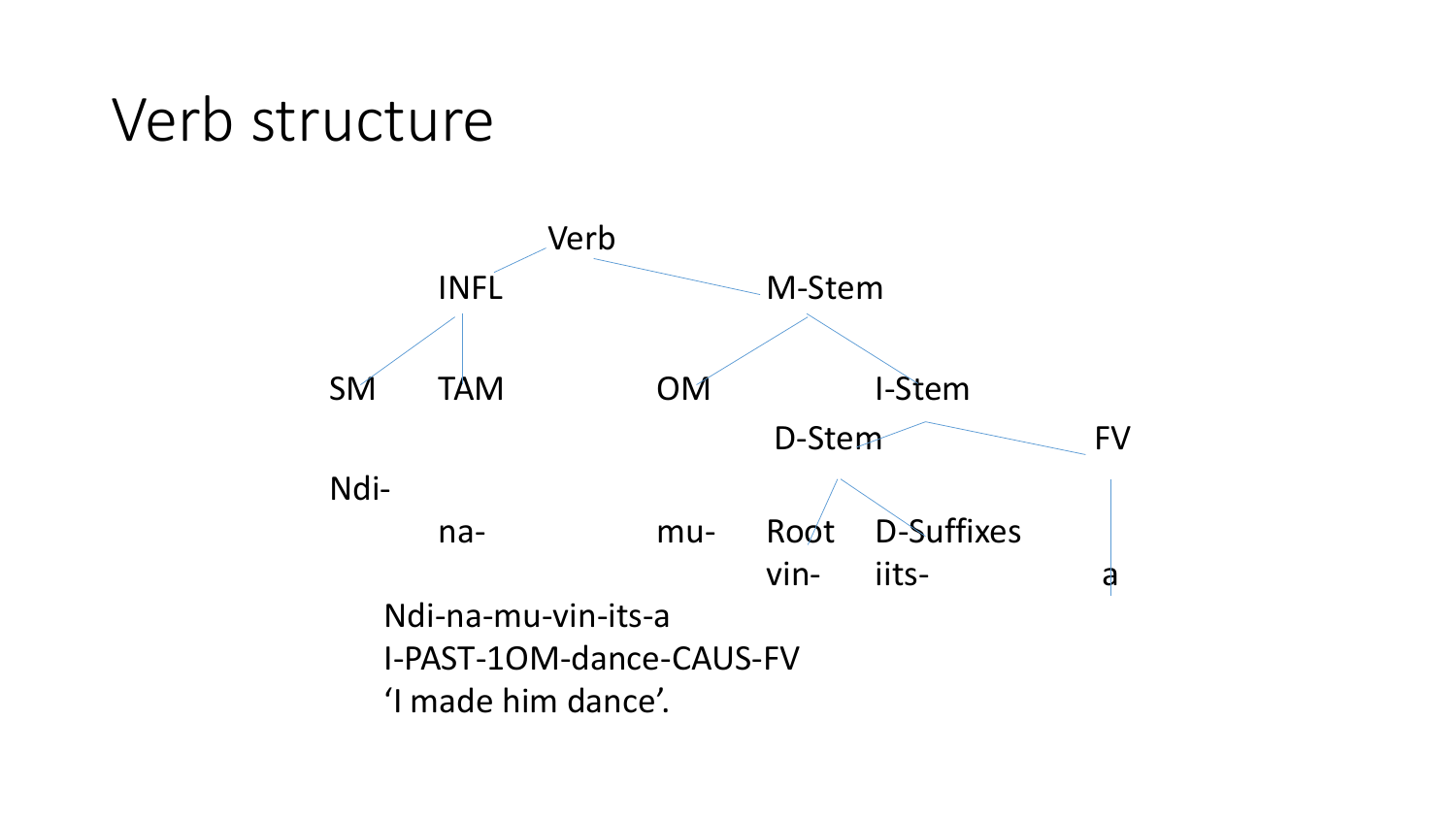#### Tone

Tone is contrastive for both verbal and nominal roots, as seen in the isolation forms below.

|               | $(4)$ a. diik-à | 'spill'         | $\mathfrak{g}.$ | cì-lèèzò    | 'chin' |
|---------------|-----------------|-----------------|-----------------|-------------|--------|
|               | $b.$ diík-à     | 'cover oneself' |                 | ci-miítè    | 'tree' |
| $C_{\bullet}$ | thèèl-à         | 'arrive'        |                 | i. mà-líini | rings' |
|               | d. $t^h$ èél-à  | 'give up'       |                 |             |        |

- e. vììmb-à 'cover'
- f. vìímb-à 'be constipated'

The language has both grammatical (melodic) and lexical tone.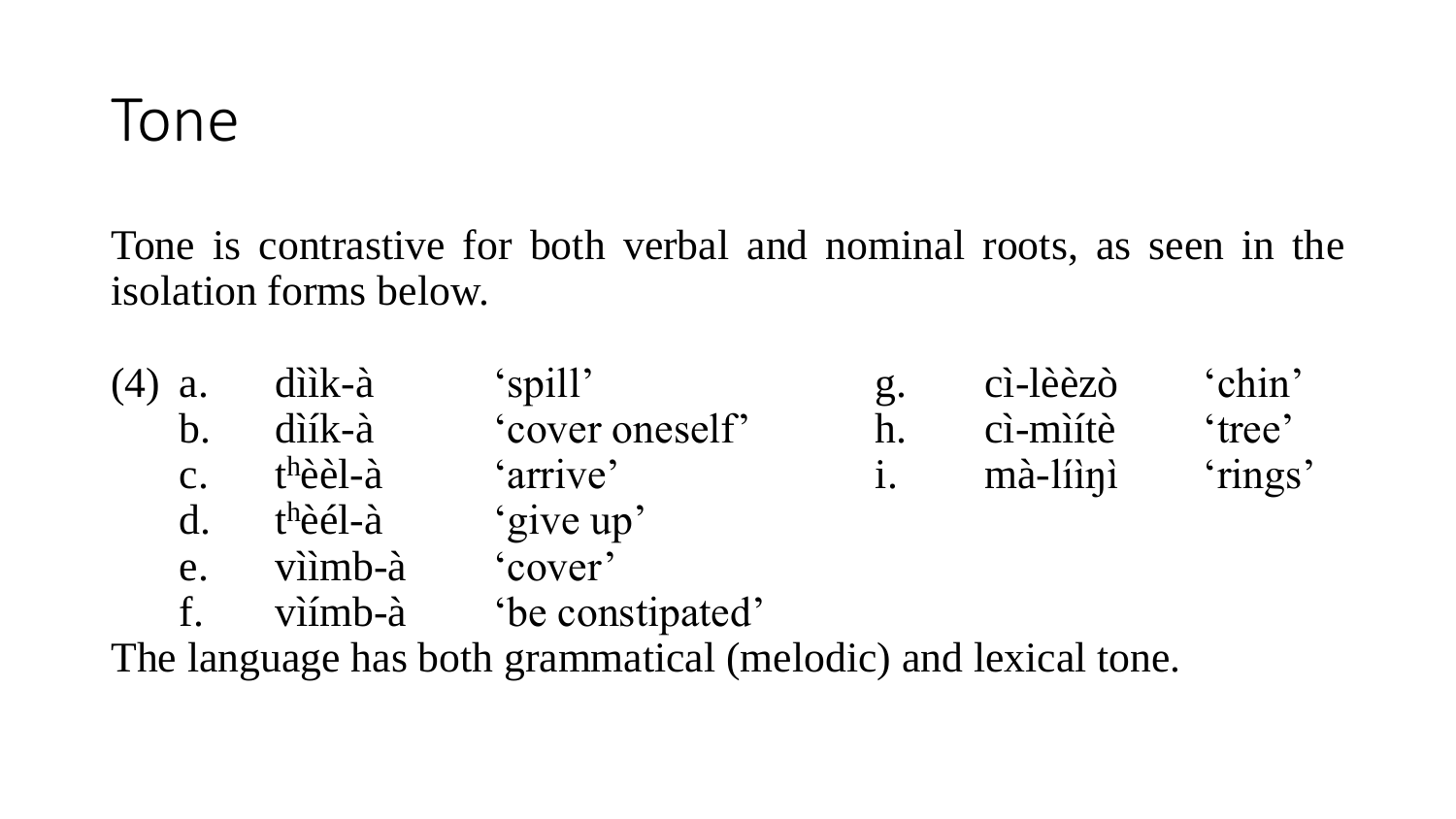## Important works

- Bickmore, Lee & Winfred Mkochi (2018) OCP effects in Malawian CiTonga tone patterns. *Nordic Journal of African Studies* 27(4): 1-23.
- Bickmore, Lee & Winfred Mkochi (2019). Tonal absolute neutralization in Malawian CiTonga. *Africana Linguistica* 25: 3-25.
- Bryan, Margaret A. 1959. *The Bantu languages of Africa*. London, New York, Cape Town: Oxford University
- Guthrie, Malcolm. 1948. *The classification of the Bantu languages*. London, New York, Toronto: Oxford University Press.
- Mkochi, Winfred, Jamillah Rodrigues & Lee Bickmore (2022) Phonetic and phonological effects of depressor consonants in Malawian CiTonga. *Nordic Journal of African Studies* 31(2): 72-97.
- Mkochi, Winfred & Lee Bickmore (*2021*) Tone and the prosodic stem in Malawian CiTonga. *Journal of African Languages and Linguistics*. Volume 42(2): 253-277.
- Mkochi, Winfred (2021) V2 elision in root-suffix hiatus contexts in Malawian CiTonga. *Southern African Linguistics and Applied Language Studies* 39(3): 259-268.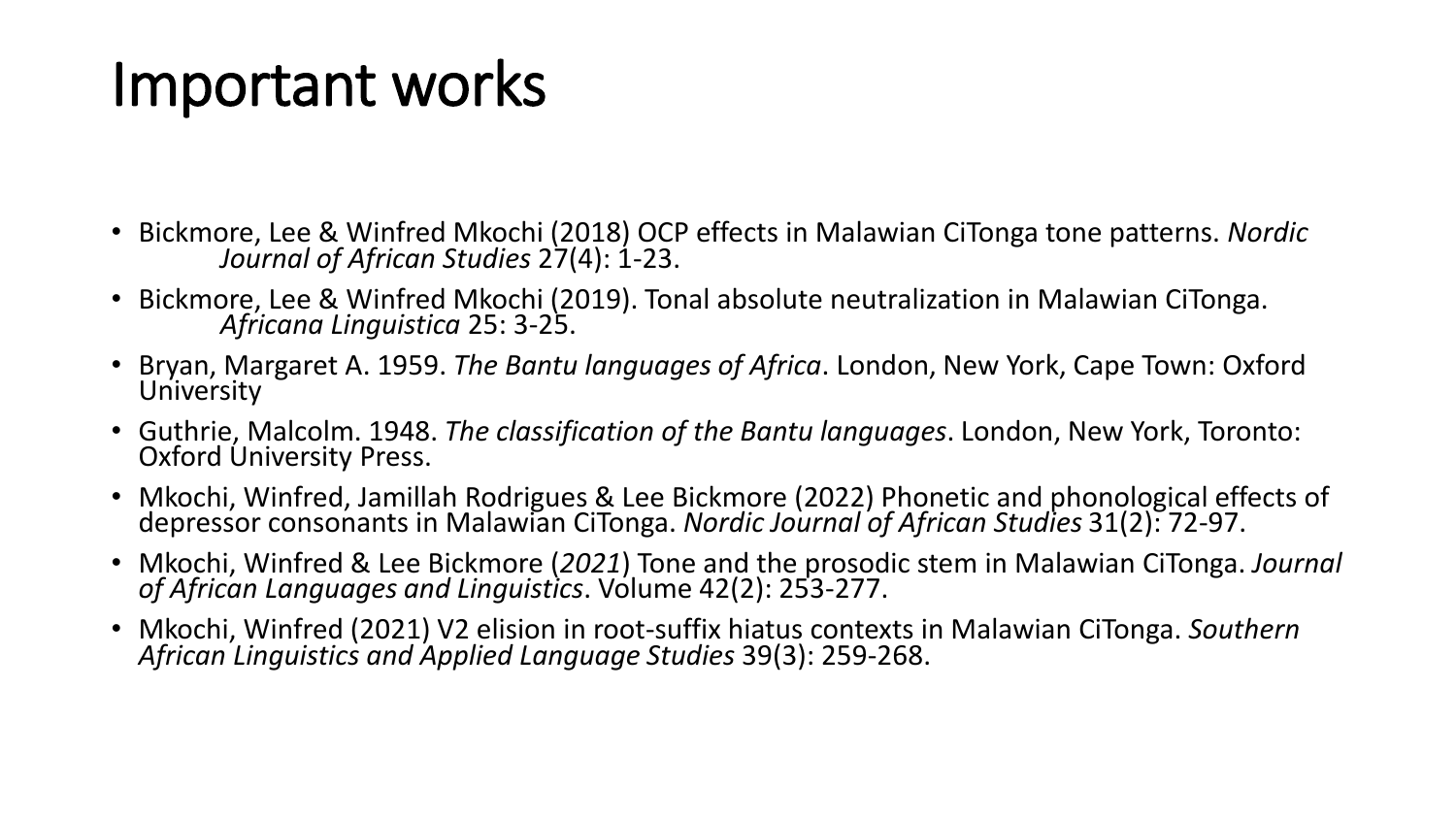- Mkochi, Winfred (2021) *Another Train Derails* (An anthology of poetry). Lilongwe: ACIN.
- Mkochi, Winfred (2019b) Encoding the plural-honorific suffix -ani and the imperfective -anga in Malawian CiTonga (N.15). *Studies in African Linguistics* 48(2)(2019): 356-369.
- Mkochi, Winfred (2019a) Glide formation is not motivated by onset requirement in CiTonga; glide epenthesis is. *South African Journal of African Languages*. Volume 39(3): 273-280.
- Mkochi, Winfred (2018). Morphosyntactic status of *zamu-* and *ku-* in Malawian Tonga. *South African Journal of African Languages* Vol. 38(3): 337-342.
- Mkochi, Winfred (2017c) Phonological variation of the present progressive aspect marker -tu- in Malawian Tonga: A prosodic analysis. *Southern African Linguistics and Applied Language Studies*  35 (1): 365-383.
- Mkochi, Winfred (2017b) Minimal prosodic stems in Malawian Tonga. *Journal of Humanities* 25 (1):128-150.
- Mkochi, Winfred (2017a) Resolving reduplication paradoxes in Malawian Tonga. *Stellenbosch Papers in Linguistics (SpiLPlus)* 52:73-98.